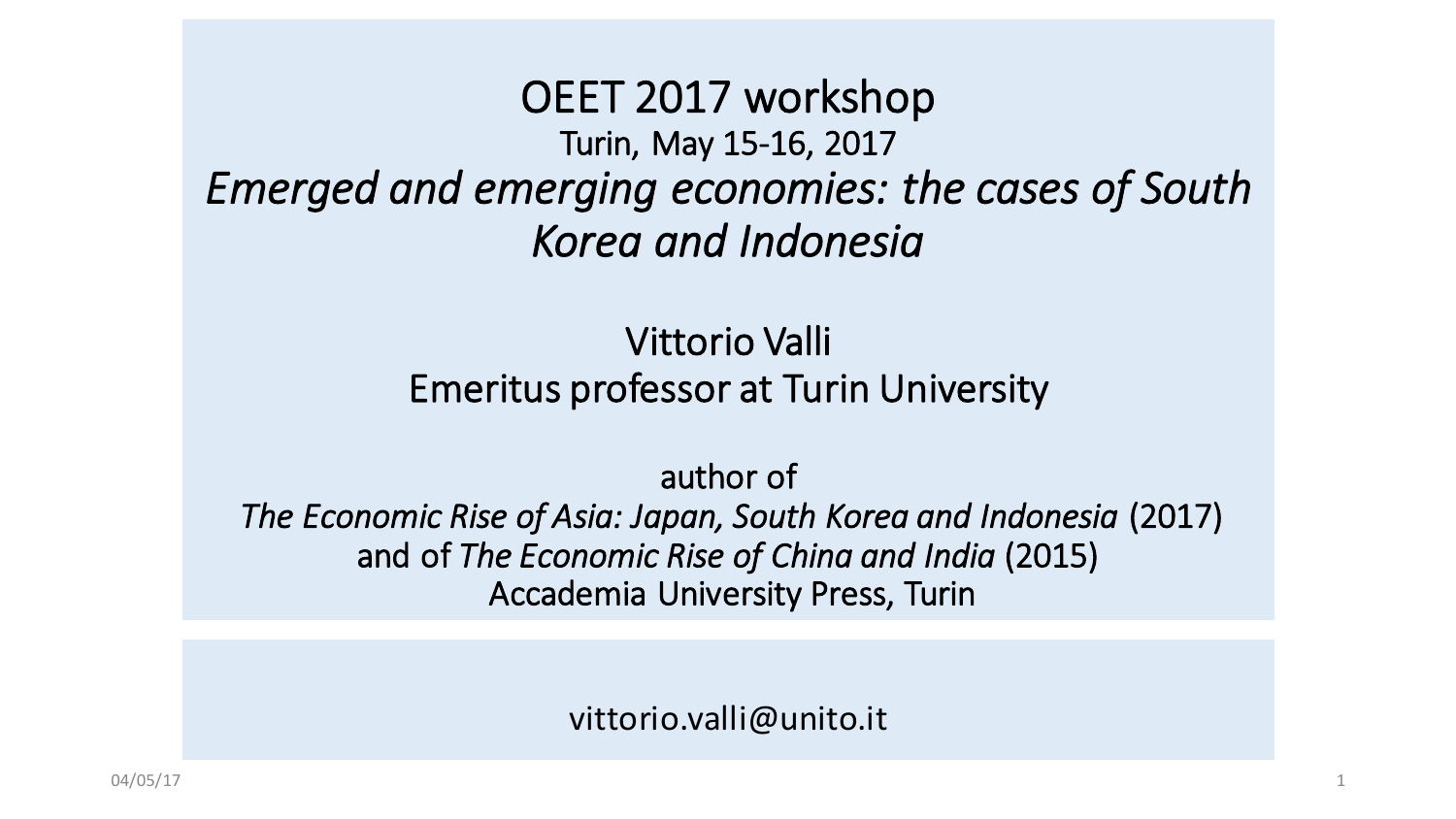### South Korea and Indonesia: some similarities

- **A) Both countries suffered from** *colonialism*
- South Korea was under the domination of Japan up to 1945 and of the US from 1945 to 1948. It became independent on August 15 2015 under president Syngman Rhee.
- Indonesia was under the domination of colonial powers and finally of Netherlands since 1816, then of Japan in the 1942-45 years and again of Netherlands up to the independence gained in 1948-49 by Sukarno.
- B) Both countries had for several decades an *authoritarian and very repressive* government, passing since the late 1980s, or the late 1990s, to *democracy*.
- South Korea was under an authoritarian rule until 1987, then beginning its democratic period; while Indonesia has gained democracy since the end of the 1990s.
- However in the Rhee's and Park's periods there was in Korea a strong presence of the State and of the military in a capitalistic context, while in Indonesia in Sukarto's era **there were some socialist elements and a neutral stance in international politics.** However, In Suharto's years and in the democratic period there was a gradual expansion of the market economy with the continuation of a widespread presence of the State and the military in the economy.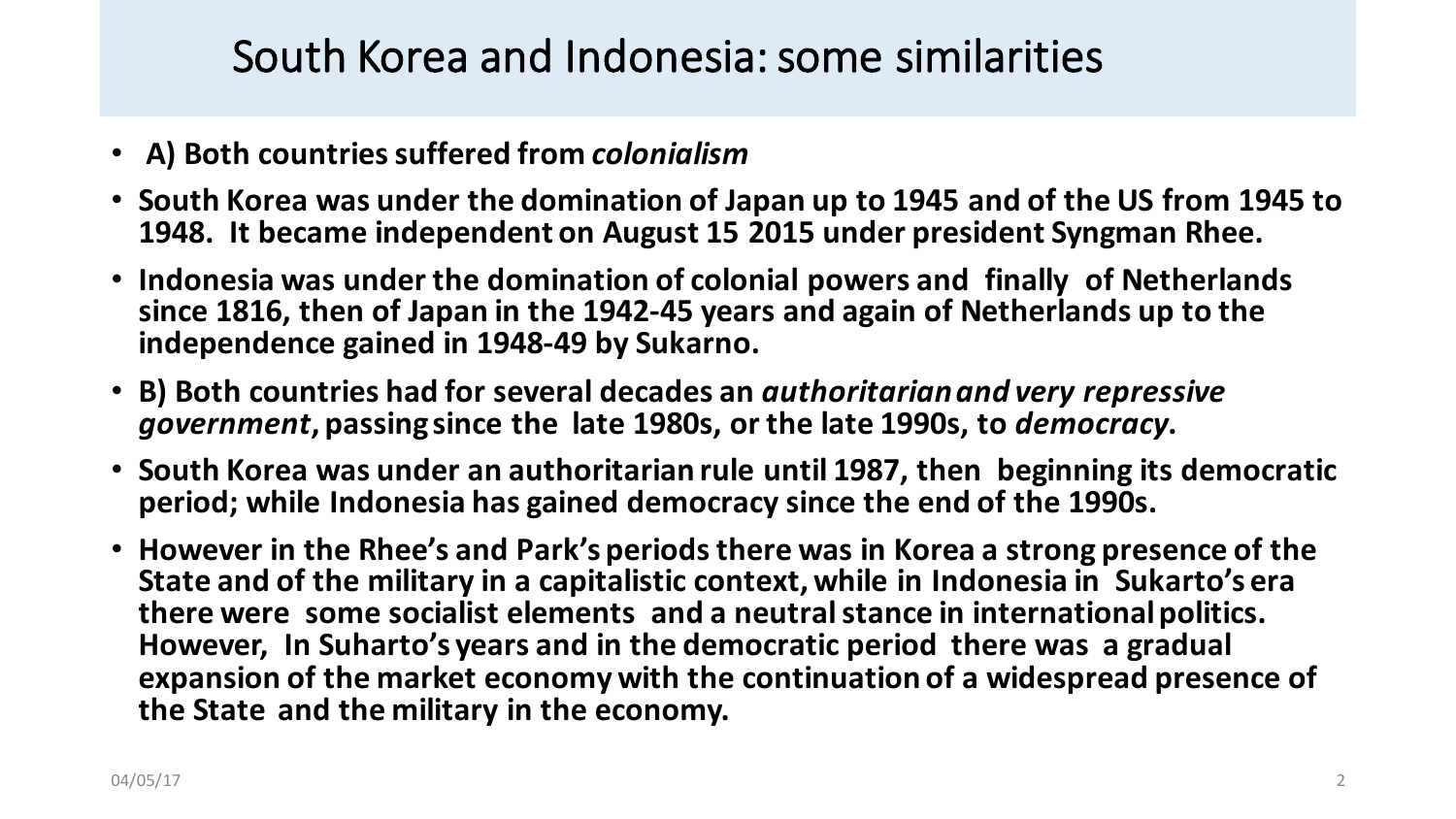### Main differences....

- Indonesia is a *much larger country* than South Korea both as regards population (about 255 versus 50 million people, i. e. more than 5 times) and territory (about 18.5 times that of South Korea).
- Naturally Indonesia has a larger GDP and internal market (about 1.5 times) **(table 1)**
- However, while till the beginning of the 1960s Indonesia had a higher per capita GDP than South Korea, in the 1960s South Korea surpassed Indonesia and in **2015** it had a per capita GDP about 3.3 times that of Indonesia (table 2).
- South Korea had thus a much higher rate of growth than Indonesia, but for the last 5-6 years.
- South Korea has had for most years a higher rise in education and in health; more industrialisation, innovation and research; less corruption; more easiness to do business; less inequalities than Indonesia. Indonesia had more natural resources and was a net exporter of energy sources and raw materials, while South Korea became a large net exporter of manufactured goods.
- South Korea was an emerging economy mainly in the 1960s and in the 1970s, and now is a fully emerged one; Indonesia is a large emerging economy.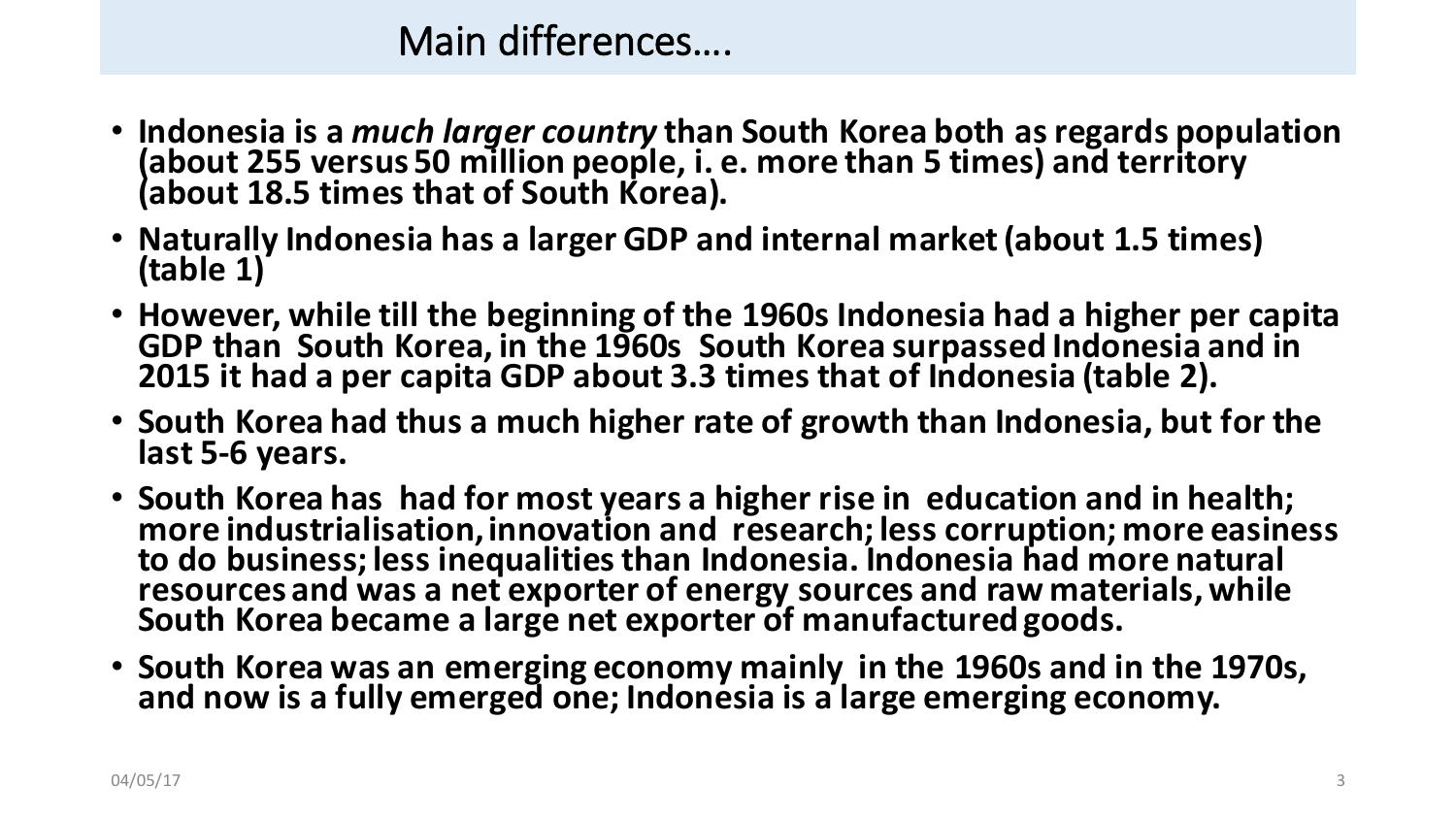# Table 1. Selected indicators for world's major economies (2015)

#### Source: Conference Board (2016)

| <b>Ranking</b><br><b>GDP</b> | <b>Country</b>     | <b>Total GDP in PPP EKS</b><br>$(USA = 100)$ | Per capita GDP in PPP EKS<br>$( USA = 100)$ | <b>Ranking</b><br>per capita GDP | <b>Population (millions)</b> |
|------------------------------|--------------------|----------------------------------------------|---------------------------------------------|----------------------------------|------------------------------|
| $\mathbf{1}$                 | China              | 108.7                                        | 25.6                                        | 11                               | 1,369                        |
| $\overline{2}$               | <b>USA</b>         | 100.0                                        | 100.0                                       | $\mathbf{1}$                     | 322                          |
| $\overline{\mathbf{3}}$      | India              | 43.1                                         | 11.0                                        | 13                               | 1,260                        |
| $\overline{\mathbf{4}}$      | Japan              | 26.8                                         | 68.3                                        | 5                                | 127                          |
| $5\phantom{a}$               | Germany            | 21.4                                         | 85.0                                        | $\overline{2}$                   | 81                           |
| $6\phantom{1}6$              | <b>Russia</b>      | 20.7                                         | 46.7                                        | 8                                | 142                          |
| $\overline{\mathbf{z}}$      | <b>Brazil</b>      | 17.7                                         | 27.6                                        | 10                               | 207                          |
| $\boldsymbol{8}$             | <b>Indonesia</b>   | 15.8                                         | 20.2                                        | 12                               | 252                          |
| $\mathbf{9}$                 | U.K.               | 14.9                                         | 74.8                                        | $\overline{\mathbf{3}}$          | 64                           |
| 10                           | <b>France</b>      | 14.7                                         | 71.4                                        | $\overline{\mathbf{4}}$          | 67                           |
| 11                           | <b>Mexico</b>      | 12.4                                         | 32.7                                        | 9                                | 122                          |
| 12                           | <b>Italy</b>       | 12.1                                         | 62.9                                        | $\overline{7}$                   | 62                           |
| 13                           | <b>South Korea</b> | 10.3                                         | 67.5                                        | $6\overline{6}$                  | 49                           |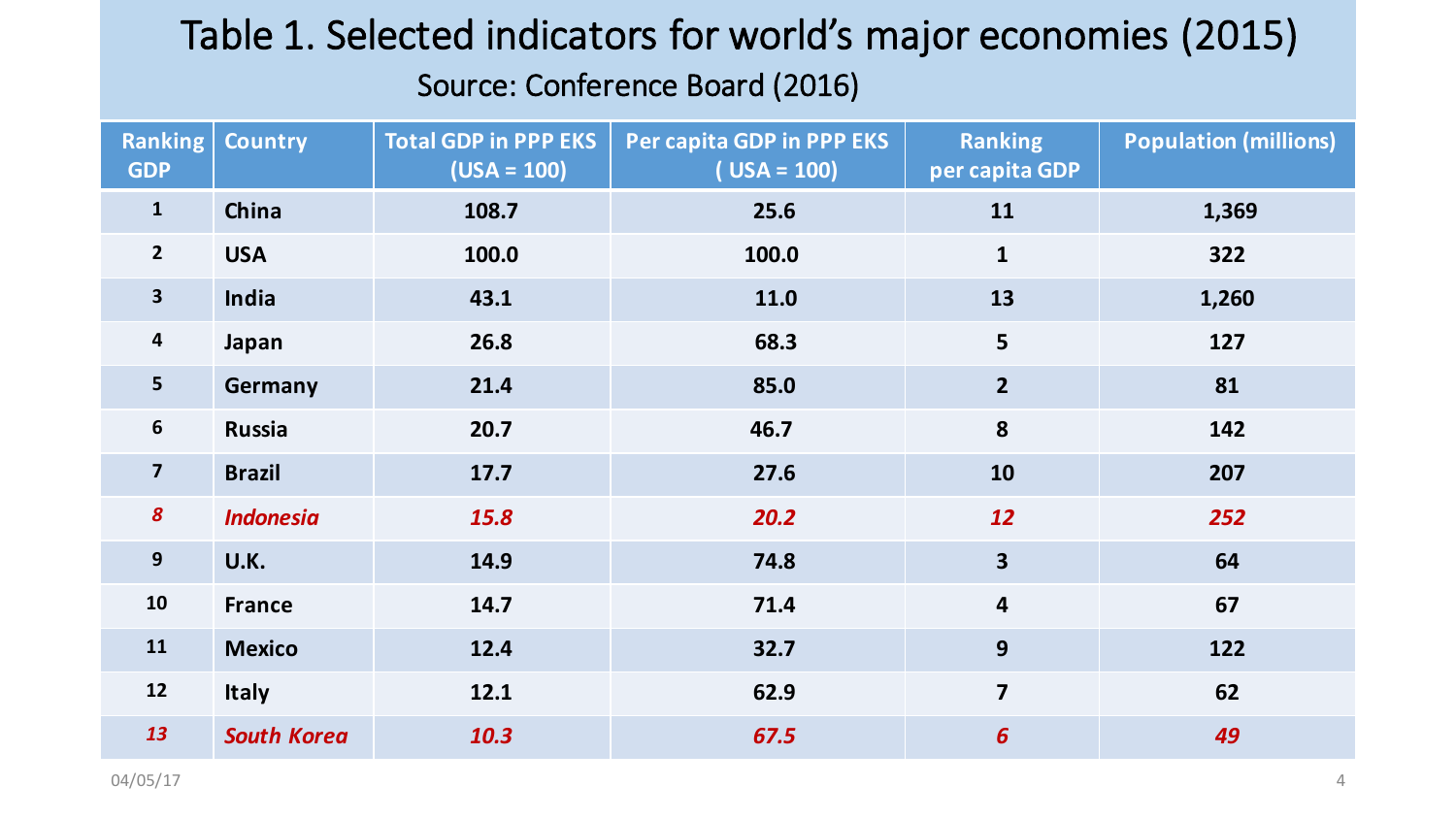### Table 2

#### Per capita GDP in PPP EKS. Source Conference Board (2016)

| <b>Years</b>              | <b>South Korea</b>   |                             | <b>Indonesia</b>    |  |  |  |
|---------------------------|----------------------|-----------------------------|---------------------|--|--|--|
|                           | Values in 2015 US \$ | Ratio South Korea/Indonesia | Values in 2015 US\$ |  |  |  |
| 1953                      | 1565                 | 0.90                        | 1742                |  |  |  |
| 1960                      | 1791                 | 0.92                        | 1937                |  |  |  |
| 1970                      | 3166                 | 1.41                        | 2262                |  |  |  |
| 1980                      | 6009                 | 1.68                        | 3580                |  |  |  |
| 1990                      | 12714                | 2.64                        | 4814                |  |  |  |
| 2000                      | 22135                | 3.58                        | 6182                |  |  |  |
| 2010                      | 32860                | 3.63                        | 9055                |  |  |  |
| 2016(p)                   | 38534                | 3.29                        | 11720               |  |  |  |
| (p) Preliminary estimates |                      |                             |                     |  |  |  |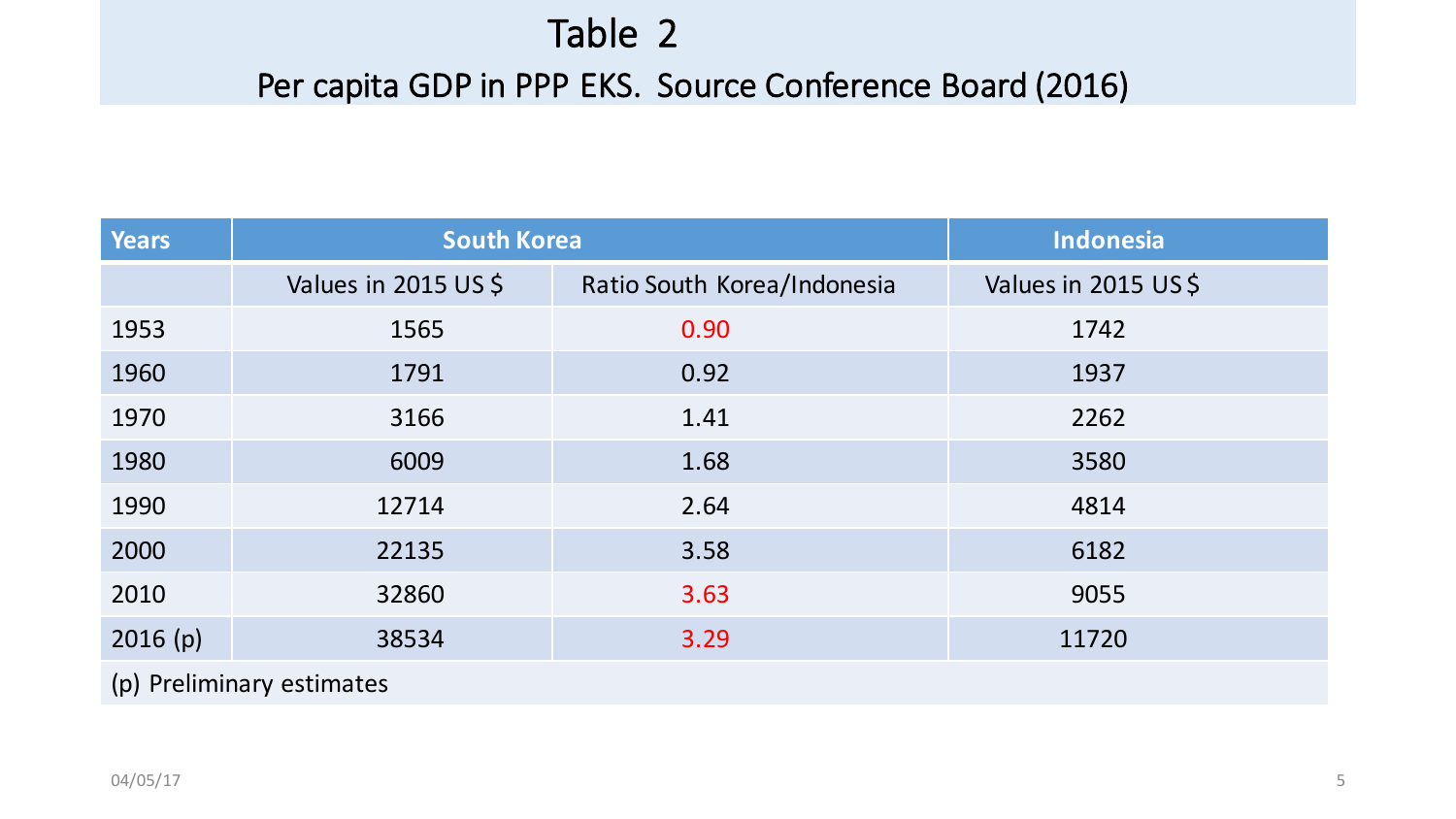#### South Korea and Indonesia: main phases of economic development

Annual average % rates of change. Sources: Conference Board (2016).

| <b>Phases: South Korea</b>                  | <b>Years</b> | <b>Real GDP</b> | <b>Real per capita GDP</b> | <b>Population</b> |
|---------------------------------------------|--------------|-----------------|----------------------------|-------------------|
| <b>Authoritarian regimes</b>                | 1953-87      | 7.8             | 5.7                        | 2.1               |
| More democratic regimes: the fordist years  | 1987-97      | 7.9             | 6.9                        | 1.0               |
| <b>East Asian Financial and real crisis</b> | 1997-98      | $-5.4$          | $-6.2$                     | 0.8               |
| Recovery and expansion in a global context  | 1998-2007    | 6.0             | 5.5                        | 0.5               |
| <b>Global financial and real crisis</b>     | 2007-2009    | 1.8             | 1.5                        | 0.3               |
| <b>Recovery and expansion</b>               | 2009-2015    | 3.5             | 3.3                        | 0.2               |
| <b>Phases: Indonesia</b>                    | <b>Years</b> | <b>Real GDP</b> | <b>Real per capita GDP</b> | <b>Population</b> |
| Sukarno's era                               | 1950-65      | 3.2             | 1.4                        | 1.8               |
| Suharto: fast economic growth               | 1965-97      | 6.3             | 4.2                        | 2.1               |
| <b>Financial and real crisis</b>            | 1997-99      | $-6.2$          | $-7.8$                     | 1.6               |
| Post-Suharto era: democratic regimes        | 1999-2015    | 5.5             | 4.2                        | 1.3               |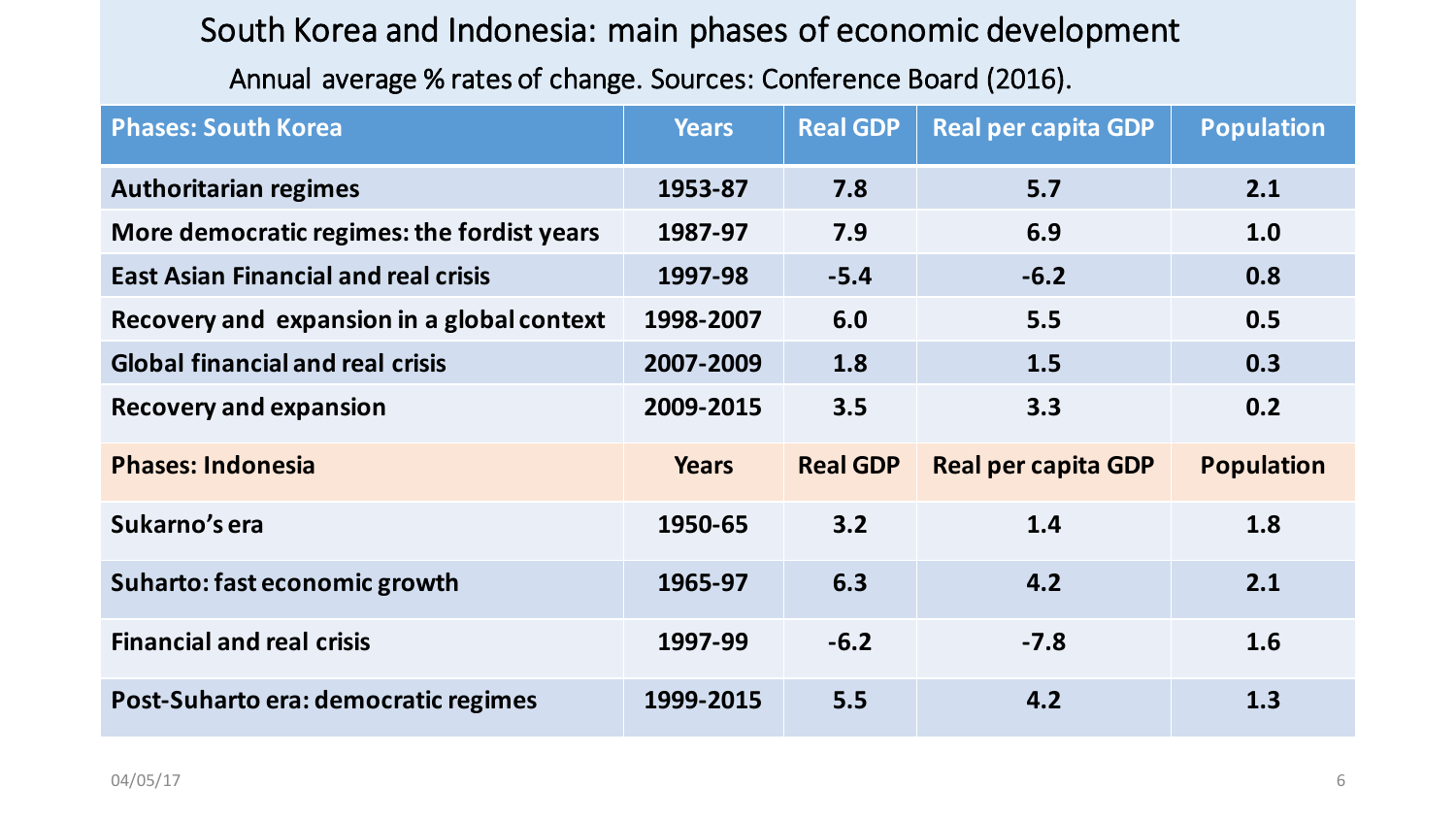## A stylized development process

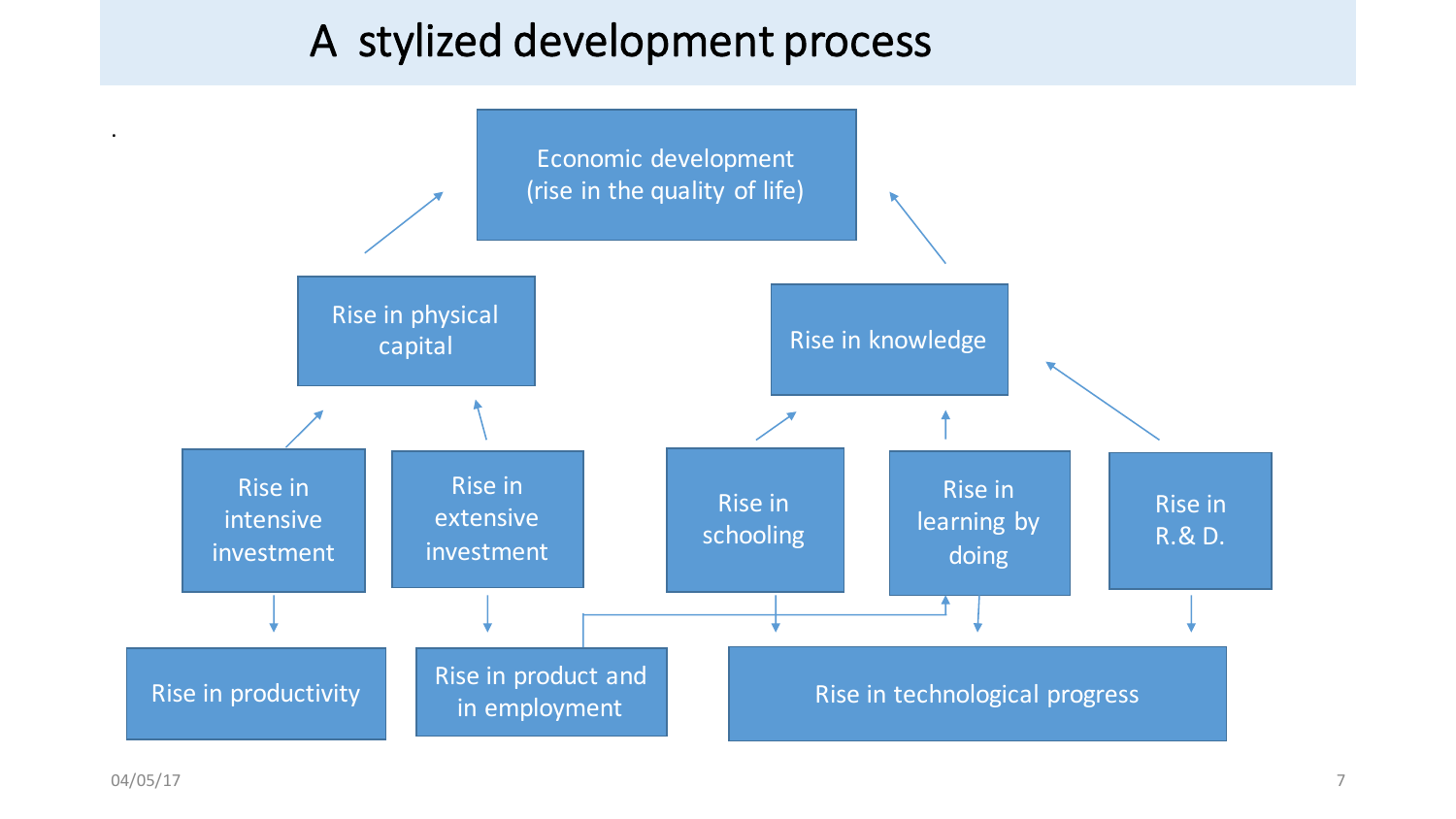# Different development paths

- South Korea had a much faster growth rate than Indonesia from the 1960s up to 2010, surpassing at the beginning of the 1969s Indonesian's level of per capita GDP and then widely increasing the gap.
- South Korea had lower income and wealth inequality thanks also to a wide agrarian reform sponsored by the US. Korea's families, also because of the mix of Confucian and Christian values in Korean' society, had a high propensity to massively invest in the education of their children and the State wisely supported their effort. In Indonesia education and health improved much more slowly and `higher education was mainly accessed by the sons of middle-<br>rich people engaged in the formal economy.
- The gap in knowledge increased very much since the 1960s also because of the extraordinary increase in R.&D and in the quality and quantity of learning by doing in South Korea, compared with the very low effort made in Indonesia ( see Table 3).
- South Korea's industry grew much more rapidly exploiting to a higher degree Gerschenkron's advantages and a partial version of the Fordist-toyotist model of growth.
- Indonesia, being very rich in natural resources made large investments in them and less in manufacturing activities and in services, where the modern sectors were dominated by the **branches of foreign multinational.**